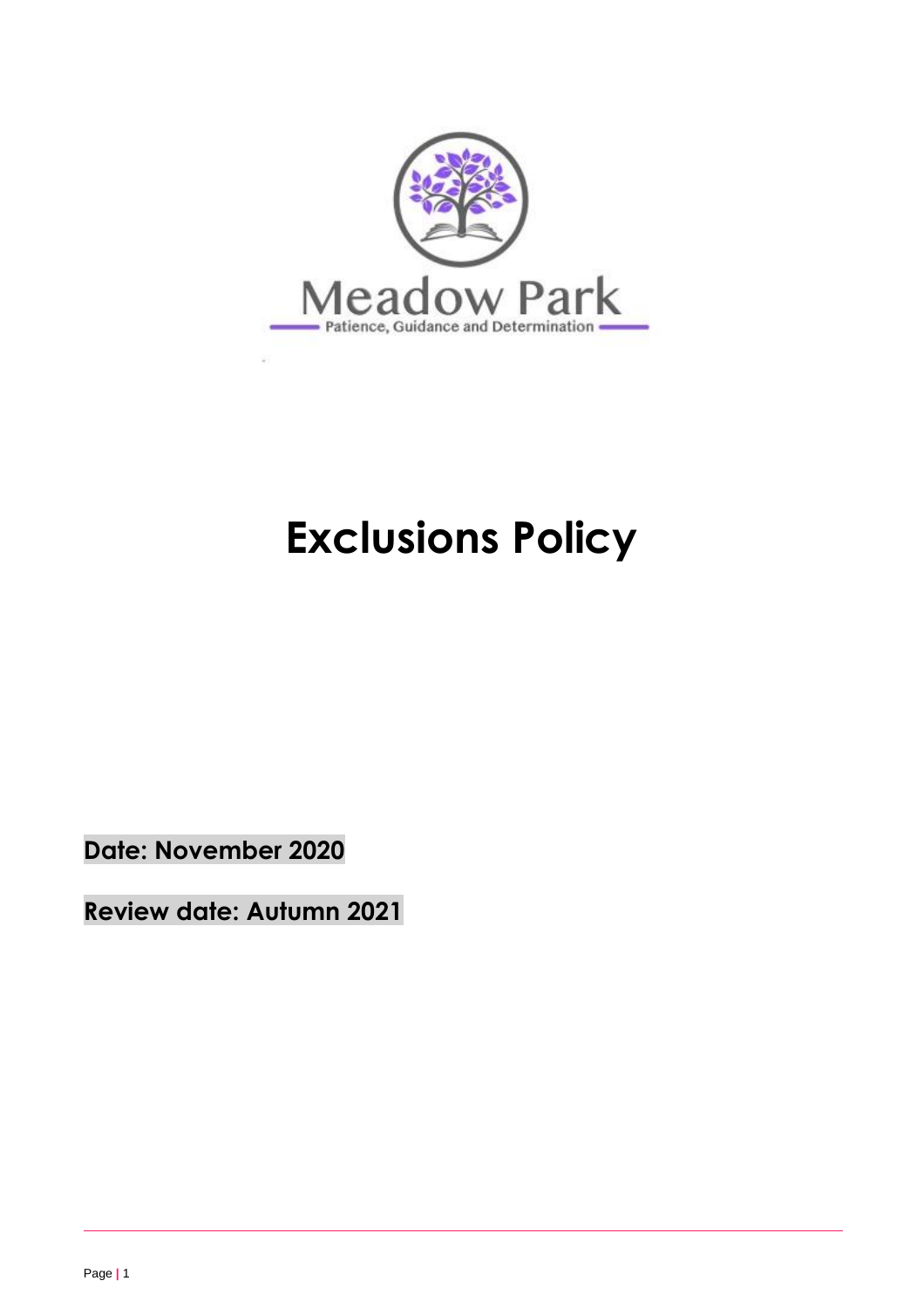## **Contents**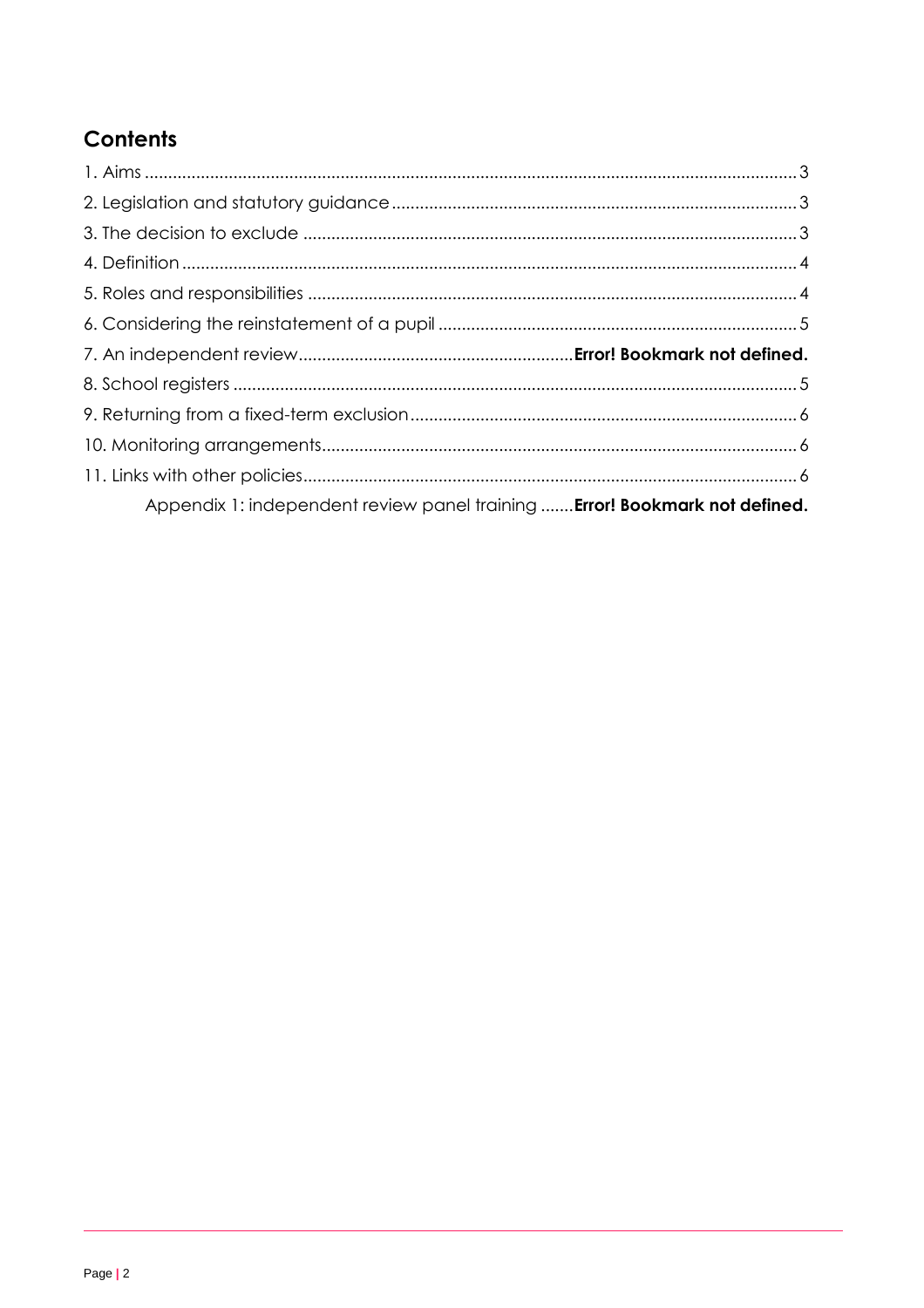## **1. Aims**

Our school aims to ensure that:

- > The exclusions process is applied fairly and consistently
- The exclusions process is understood by governors, staff, parents and pupils
- > Pupils in school are safe and happy
- Pupils do not become NEET (not in education, employment or training)

## **2. Legislation and statutory guidance**

This policy is based on statutory guidance from the Department for Education: [Exclusion from](https://www.gov.uk/government/publications/school-exclusion)  [maintained schools, academies and pupil referral units \(PRUs\) in England.](https://www.gov.uk/government/publications/school-exclusion)

It is based on the following legislation, which outline schools' powers to exclude pupils:

- Section 52 of the [Education Act 2002,](http://www.legislation.gov.uk/ukpga/2002/32/section/52) as amended by the [Education Act 2011](http://www.legislation.gov.uk/ukpga/2011/21/contents/enacted)
- [The School Discipline \(Pupil Exclusions and Reviews\) \(England\) Regulations 2012](http://www.legislation.gov.uk/uksi/2012/1033/made)
- Sections 64-68 of the [School Standards and Framework Act 1998](http://www.legislation.gov.uk/ukpga/1998/31)

In addition, the policy is based on:

- > Part 7, chapter 2 of the [Education and Inspections Act 2006,](http://www.legislation.gov.uk/ukpga/2006/40/part/7/chapter/2) which looks at parental responsibility for excluded pupils
- Section 579 of the **Education Act 1996**, which defines 'school day'
- The [Education \(Provision of Full-Time Education for Excluded Pupils\) \(England\) Regulations 2007,](http://www.legislation.gov.uk/uksi/2007/1870/contents/made) as amended by [The Education \(Provision of Full-Time Education for Excluded Pupils\) \(England\)](http://www.legislation.gov.uk/uksi/2014/3216/contents/made)  [\(Amendment\) Regulations 2014](http://www.legislation.gov.uk/uksi/2014/3216/contents/made)

## **3. The decision to exclude**

Only the headteacher, or acting headteacher, can exclude a pupil from school. Our school is aware that off-rolling is unlawful. Ofsted defines off-rolling as:

"…the practice of removing a pupil from the school roll without a formal, permanent exclusion or by encouraging a parent to remove their child from the school roll, when the removal is primarily in the interests of the school rather than in the best interests of the pupil."

We are committed to following all statutory exclusions procedures to ensure that every child receives an education in a safe and caring environment.

A decision to exclude a pupil will be taken only:

- In response to serious or persistent breaches of the school's behaviour policy, and
- If allowing the pupil to remain in school would seriously harm the education or welfare of others

Before deciding whether to exclude a pupil for a fixed period, the headteacher will:

- Consider all the relevant facts and evidence, including whether the incident(s) leading to the exclusion were provoked
- Allow the pupil to give their version of events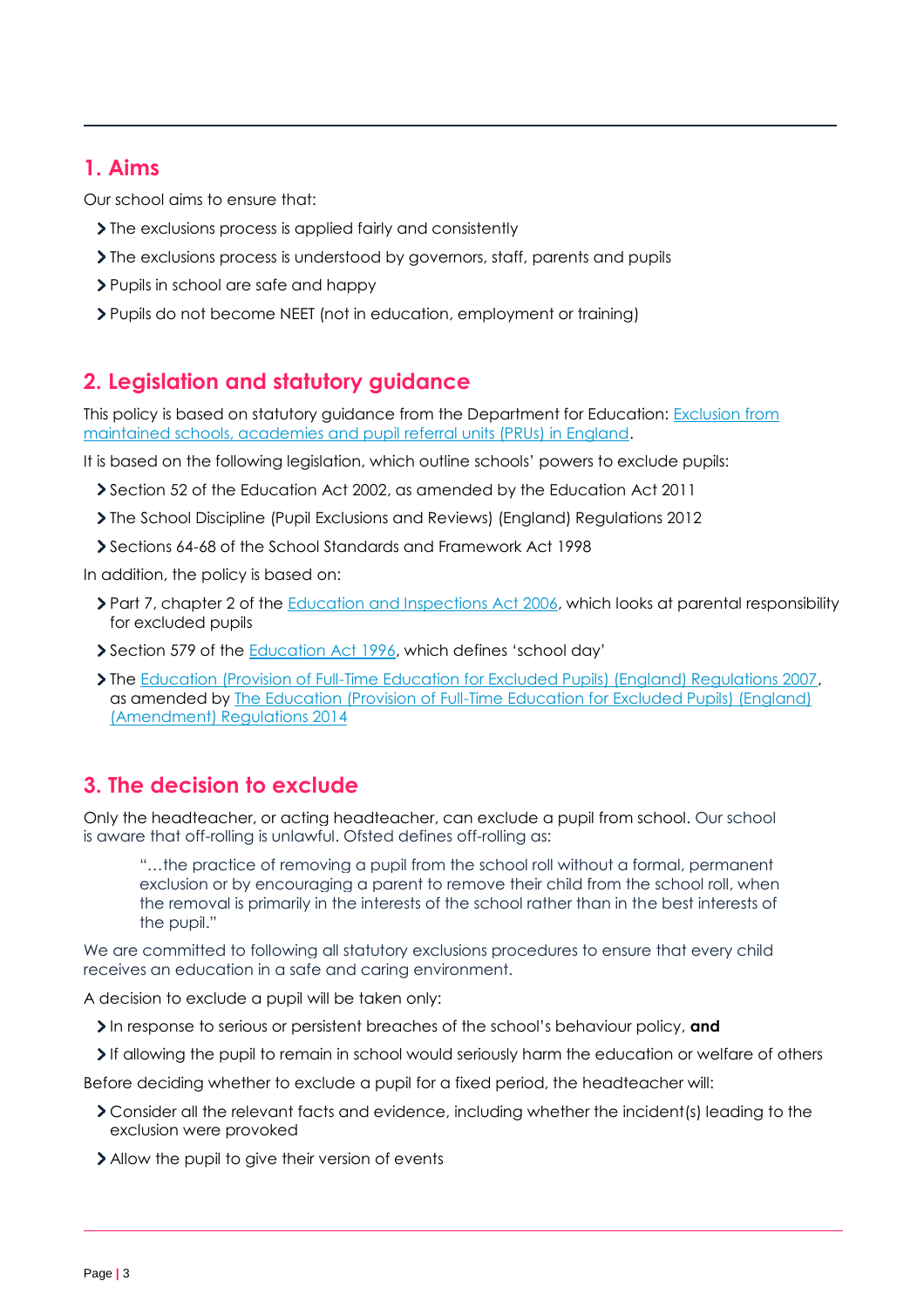Consider if the pupil has special educational needs (SEN)

## **4. Definition**

For the purposes of exclusions, school day is defined as any day on which there is a school session. Therefore, INSET or staff training days do not count as a school day.

## **5. Roles and responsibilities**

#### **5.1 The headteacher**

#### **Informing parents**

The headteacher will immediately provide the following information, in writing, to the parents of an excluded pupil:

- > The reason(s) for the exclusion
- > The length of a fixed-term exclusion

The headteacher will also notify parents by the end of the afternoon session on the day their child is excluded that for the first 5 school days of an exclusion, or until the start date of any alternative provision where this is earlier, parents are legally required to ensure that their child is not present in a public place during school hours without a good reason. Parents may be given a fixed penalty notice or prosecuted if they fail to do this.

If alternative provision is being arranged, the following information will be included when notifying parents of an exclusion:

- The start date for any provision of full-time education that has been arranged
- The start and finish times of any such provision, including the times for morning and afternoon sessions, where relevant
- If the address at which the provision will take place
- Any information required by the pupil to identify the person they should report to on the first day

Where this information on alternative provision is not reasonably ascertainable by the end of the afternoon session, it may be provided in a subsequent notice, but it will be provided no later than 48 hours before the provision is due to start. The only exception to this is where alternative provision is to be provided before the sixth day of an exclusion, in which case the information can be provided with less than 48 hours' notice with parents' consent.

#### **Informing the governing board and local authority**

The headteacher will immediately notify the governing board and the local authority (LA) of:

- Exclusions which would result in the pupil being excluded for more than 5 school days (or more than 10 lunchtimes) in a term
- Exclusions which would result in the pupil missing a public examination

For all other exclusions, the headteacher will notify the governing board and LA once a term.

#### **5.2 The governing board**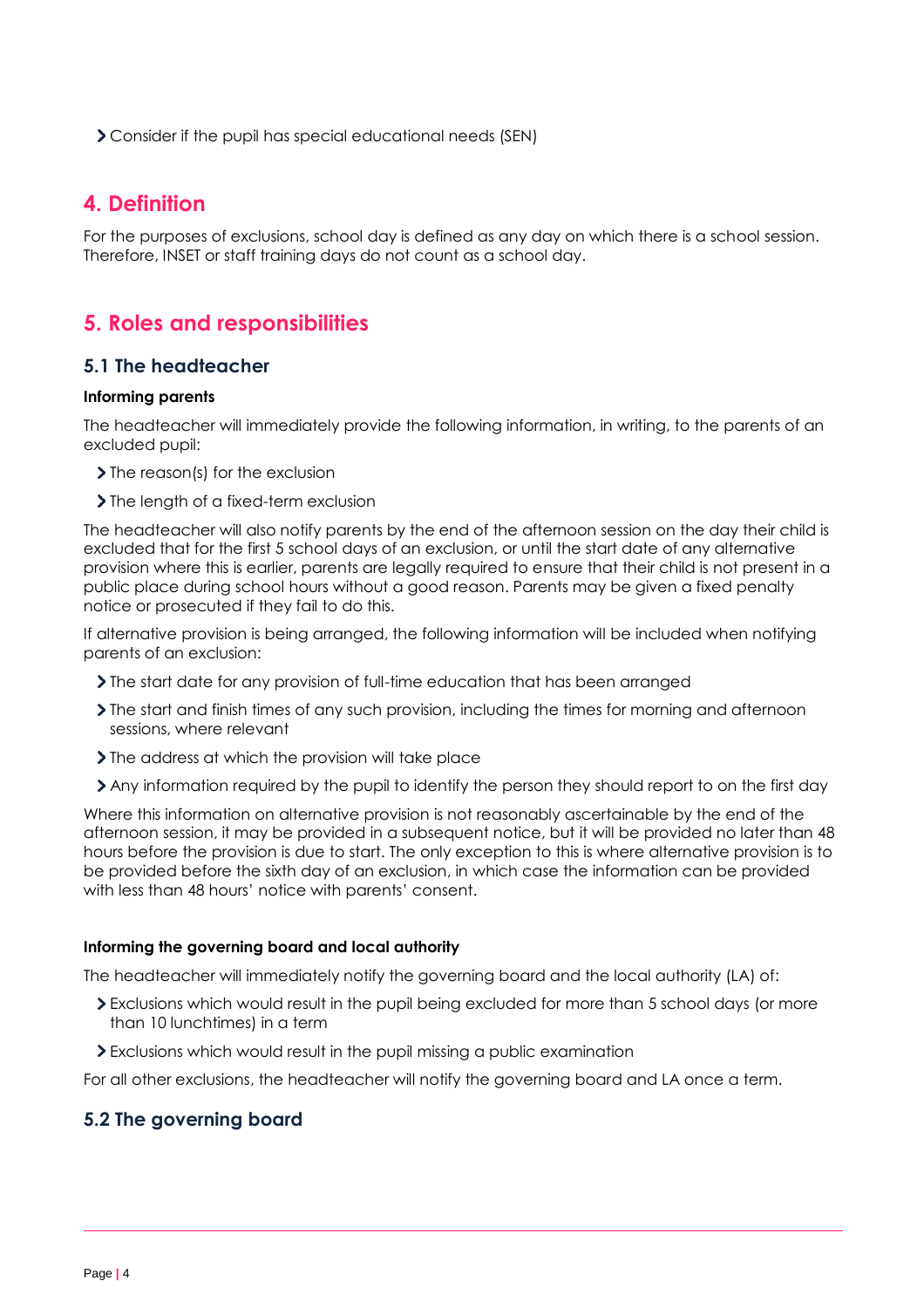For a fixed-period exclusion of more than 5 school days, the LA will arrange suitable full-time education for the pupil. This provision will begin no later than the sixth day of the exclusion.

Provision does not have to be arranged for pupils in the final year of compulsory education who do not have any further public examinations to sit.

## **6. Considering the reinstatement of a pupil**

Governors] will consider the reinstatement of an excluded pupil within 15 school days of receiving the notice of the exclusion if:

- It is a fixed-term exclusion which would bring the pupil's total number of school days of exclusion to more than 15 in a term
- It would result in a pupil missing a public examination

If requested to do so by parents, the governing body will consider the reinstatement of an excluded pupil within 50 school days of receiving notice of the exclusion if the pupil would be excluded from school for more than 5 school days, but less than 15, in a single term.

Where an exclusion would result in a pupil missing a public examination the governing body will consider the reinstatement of the pupil before the date of the examination. If this is not practicable, the chair of the governing board (or the vice-chair where the chair is unable to make this consideration) will consider the exclusion independently and decide whether or not to reinstate the pupil.

The Exclusion Committee can either:

- Decline to reinstate the pupil, or
- Direct the reinstatement of the pupil immediately, or on a particular date

In reaching a decision, the governing body will consider whether the exclusion was lawful, reasonable and procedurally fair and whether the headteacher followed their legal duties. They will decide whether or not a fact is true 'on the balance of probabilities', which differs from the criminal standard of 'beyond reasonable doubt', as well as any evidence that was presented in relation to the decision to exclude.

Minutes will be taken of the meeting, and a record of evidence considered kept. The outcome will also be recorded on the pupil's educational record.

The governing body will notify, in writing, the headteacher, parents and the LA of its decision, along with reasons for its decision, without delay.

Where an exclusion is permanent, the governing body's decision will also include the following:

That if parents believe that the exclusion has occurred as a result of discrimination, they may make a claim under the Equality Act 2010 to the first-tier tribunal (special educational needs and disability), in the case of disability discrimination, or the county court, in the case of other forms of discrimination. A claim of discrimination made under these routes should be lodged within 6 months of the date on which the discrimination is alleged to have taken place

## **7. School registers**

Where alternative provision has been made for an excluded pupil and they attend it, code B (education off-site) or code D (dual registration) will be used on the attendance register.

Where excluded pupils are not attending alternative provision, code E (absent) will be used.